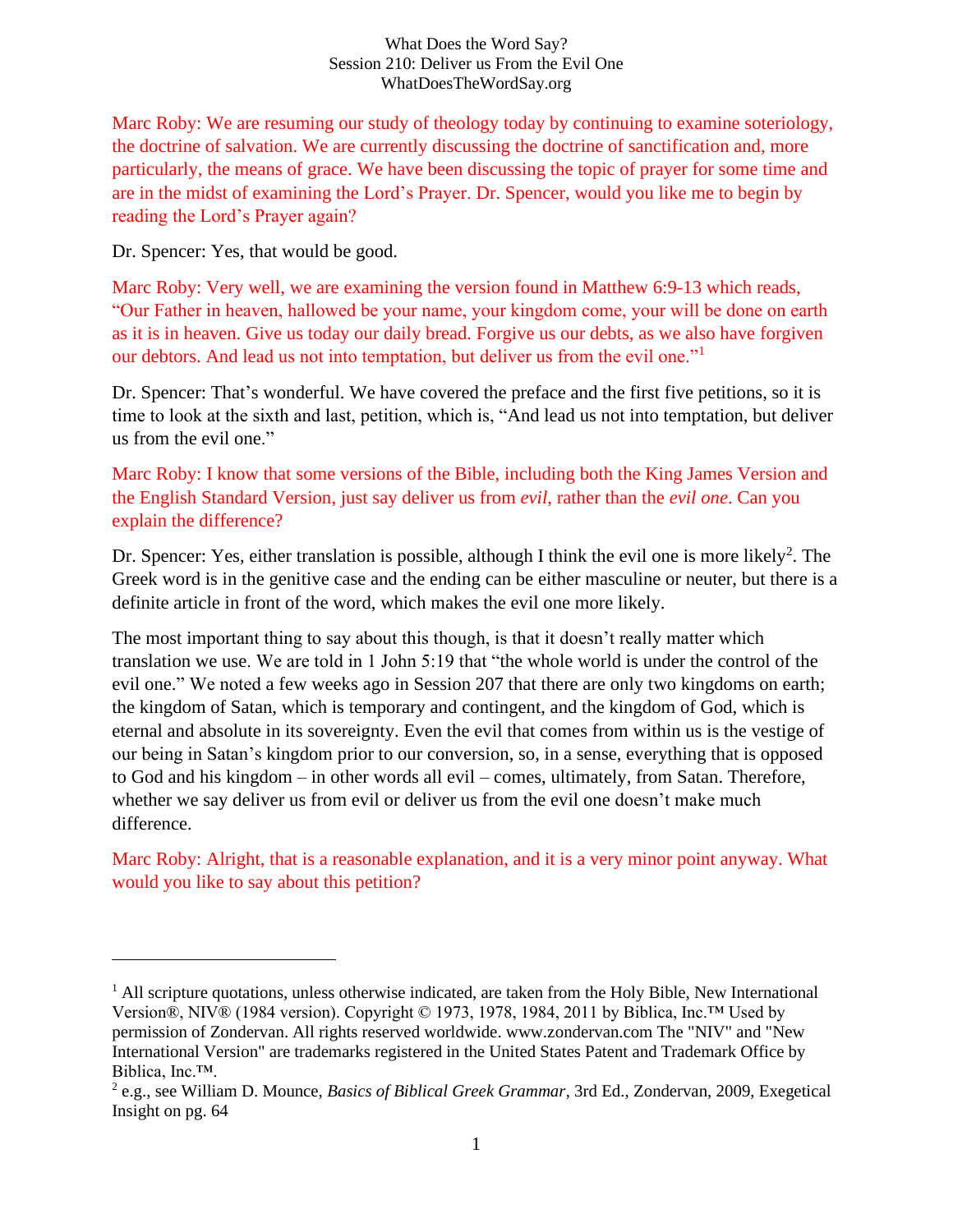Dr. Spencer: I want to start by making sure we notice a subtle point. The prayer asks that God not *lead* us into temptation. It does *not* ask God to not tempt us, which would be an unbiblical request. We read in James 1:13-14, "When tempted, no one should say, 'God is tempting me.' For God cannot be tempted by evil, nor does he tempt anyone; but each one is tempted when, by his own evil desire, he is dragged away and enticed."

Marc Roby: You're right, that is a very subtle difference. God may lead us into situations that bring temptation, but he himself does not tempt us.

Dr. Spencer: While it is a subtle difference, it is nevertheless a critical difference. God has ordained everything that comes to pass, including human sin and the sins of the devil and his demons. God is absolutely sovereign and can prevent any individual sin at any time. We are told in Psalm 135:6 that "The LORD does whatever pleases him, in the heavens and on the earth, in the seas and all their depths." And even though he is sovereign *over* sin, he is never the direct *cause* of sin. There is great mystery surrounding this distinction but it is, nonetheless a critically important distinction. We can never blame God for sin.

Marc Roby: We see God's sovereignty over sin very clearly in the book of Job. When God held up Job before Satan as one who is blameless and upright, one who fears God and shuns evil, we read in Job 1:9-10 that Satan replied, "Does Job fear God for nothing? Have you not put a hedge around him and his household and everything he has?" We can obviously draw the conclusion that Satan was unable to bring Job trouble prior to this time.

Dr. Spencer: That is clearly the case, yes. But then God does give Satan permission to bring Job trouble, although he sets limits on what Satan can do. There is a drastic difference though between God's objective in allowing these troubles and the devil's objective in causing them. God was making his own glory manifest and was proving Job to be upright and blameless. But Satan was trying to destroy Job and discredit God. We read in John 10:10 that Jesus said, "The thief comes only to steal and kill and destroy; I have come that they may have life, and have it to the full."

Marc Roby: And, of course, Satan is the thief. He is trying to steal God's glory and destroy his people.

Dr. Spencer: Exactly. We are also told in John 8:44 that the devil, "was a murderer from the beginning, not holding to the truth, for there is no truth in him. When he lies, he speaks his native language, for he is a liar and the father of lies."

Marc Roby: I don't think he is a pleasant fellow to be around.

Dr. Spencer: Most definitely not.

Marc Roby: And the apostle Peter also gives us a stern warning about the devil. In 1 Peter 5:8 he commanded, "Be self-controlled and alert. Your enemy the devil prowls around like a roaring lion looking for someone to devour."

Dr. Spencer: That is an important warning. We have real, powerful enemies in Satan and his demons. Many modern professing Christians seem to think that Satan is an old fairy tale or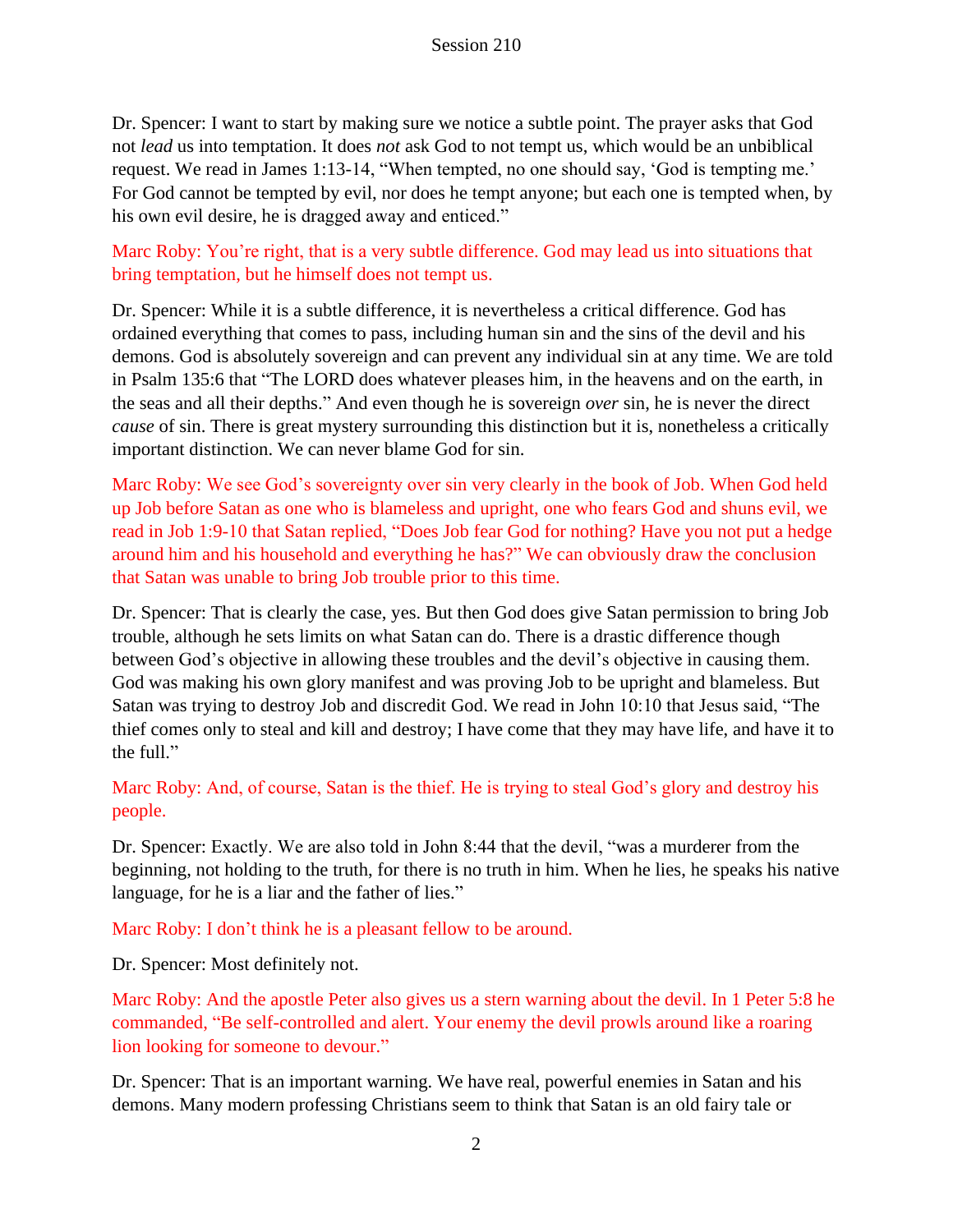something, but he is very real and we need to be self-controlled and alert or we will suffer needlessly. We are like soldiers in battle. If we are inattentive and negligent, we can suffer great harm, even death. We need the Holy Spirit to guide us and empower us if we want to be victorious over the three enemies every Christian has; the flesh, the world and the devil.

# Marc Roby: And all three of these enemies, ultimately derive from the devil as you argued a few minutes ago.

Dr. Spencer: Yes, they do. But getting back to the illustration from Job again, the purposes of God are radically different than the purposes of Satan. God *does* allow his people to be tempted at times, but his reasons for doing so are entirely good. He wants us to grow in our faith, which requires that it be tested.

## Marc Roby: I have never met a student who actually enjoys tests.

Dr. Spencer: Nor have I. But if we aren't tested, we can never be sure that we have really learned something well enough to put it into practice. But if we have been tested and passed the test, we are encouraged and strengthened. Paul wrote in Romans 5:3-5 that we "rejoice in our sufferings, because we know that suffering produces perseverance; perseverance, character; and character, hope. And hope does not disappoint us, because God has poured out his love into our hearts by the Holy Spirit, whom he has given us."

# Marc Roby: And the sufferings that God ordains for us serve the purpose of building us up in our faith.

Dr. Spencer: Yes, they do. God builds us up and he purifies us through suffering. This idea is clear throughout the Old Testament and is carried on into the New Testament. God doesn't bring trouble for no reason. But sometimes the very same trial is intended both as judgment for some people and as a way of purifying others.

For example, the prophet Isaiah begins his prophecy by presenting God's charge against his people. He tells them they have forsaken God, they have rebelled against him. And then we come to the well-known passage in Isaiah 1:18-20, where we read, "'Come now, let us reason together,' says the LORD. 'Though your sins are like scarlet, they shall be as white as snow; though they are red as crimson, they shall be like wool. If you are willing and obedient, you will eat the best from the land; but if you resist and rebel, you will be devoured by the sword.' For the mouth of the LORD has spoken."

#### Marc Roby: That passage is both comforting and terrifying in equal measure.

Dr. Spencer: That's true, but there are two different groups of people being spoken to. The difference is not that one group is righteous and the other is not, they are all sinners. The difference is in God's attitude toward them. He chose to save some, but not all, and so the horrible destruction being foretold against Jerusalem will have an opposite effect on these two groups of people. First, there are those who continue to resist God and rebel against him; they will be devoured. But then there are those who are willing and obedient; their sins will be made as white as snow, in other words, they will be saved.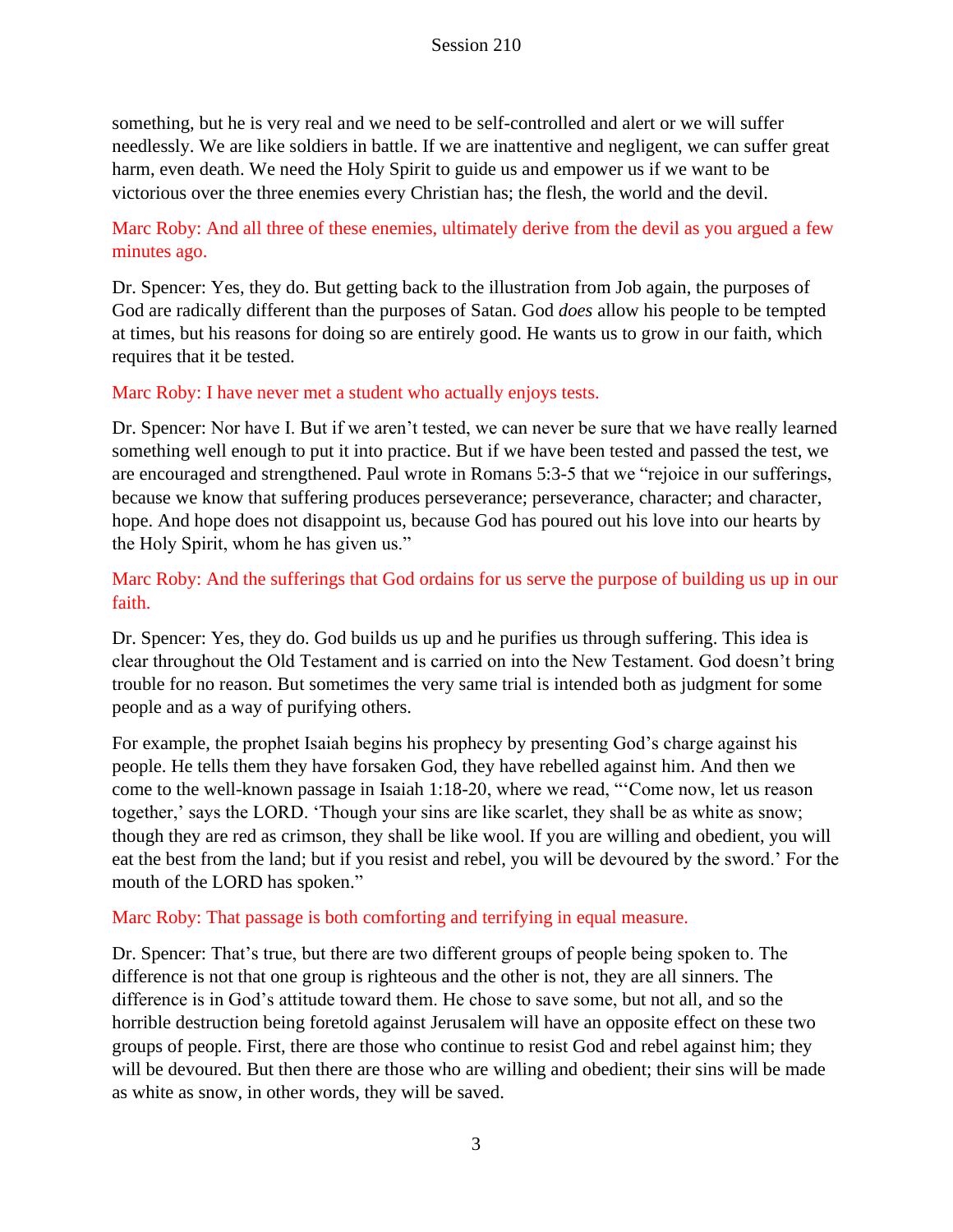## Marc Roby: It is foolish in the extreme to resist and rebel against God. You can't possibly win.

Dr. Spencer: It is foolish, but most people do it. And the only reason Christians don't continue to do it is that we have been born again. That is the only reason we are willing and obedient. It is God's work of regeneration that produces the difference. We aren't born again because we are willing and obedient, we are willing an obedient because we have been born again.

## Marc Roby: Yes, you can't put the cart before the horse.

Dr. Spencer: That's one way to put it. We need to be clear about the cause-and-effect relationship. But getting back to the passage in Isaiah, the prophet goes on to explain how God will bring about these opposite effects in the people. But before I read the rest of the passage, I need to explain to those listeners who may not know, that the term dross refers to the impurities in metals, like silver or gold, that form kind of a scum on the surface when you melt them.

## Marc Roby: That's not a pretty thought.

Dr. Spencer: Impurities are never pretty, whether they are in metals or in human beings. And in Isaiah 1:25-28 God says, "'I will turn my hand against you; I will thoroughly purge away your dross and remove all your impurities. … Afterward you will be called the City of Righteousness, the Faithful City.' Zion will be redeemed with justice, her penitent ones with righteousness. But rebels and sinners will both be broken, and those who forsake the LORD will perish."

Marc Roby: Yes, I see your point. The two groups of people are clear there. The "penitent ones" will be redeemed with righteousness, but the rebels and sinners, those who forsake God, will be broken and perish.

Dr. Spencer: Yes. The same temporal trial, in this case the destruction of Jerusalem, can bring judgment on the wicked and can purge sin for those who repent. In Isaiah 59:20 we read, "'The Redeemer will come to Zion, to those in Jacob who repent of their sins,' declares the LORD." This Redeemer being prophesied by Isaiah is, of course, Jesus Christ. And when God said in the earlier verse that the penitent ones would be redeemed with righteousness, I think he was referring to the righteousness of Jesus Christ.<sup>3</sup>

## Marc Roby: The Bible makes it clear throughout that we can't be saved by our own righteousness, if for no other reason than that we have none!

Dr. Spencer: Very true, our so-called righteousness is always tainted by sin. We are saved on the basis of the perfect righteousness of Jesus Christ alone. But we are also predestined to be conformed to the likeness of Christ as we read in Romans 8:29. That is the process of sanctification, which we have been discussing for some time now. And God uses trials and troubles as a part of that process.

Marc Roby: Albeit not a particularly pleasant part of the process.

<sup>3</sup> See E.J. Young, *The Book of Isaiah*, William B. Eerdmans Publishing Comp., reprinted 1997, Vol. 1, pp 89-90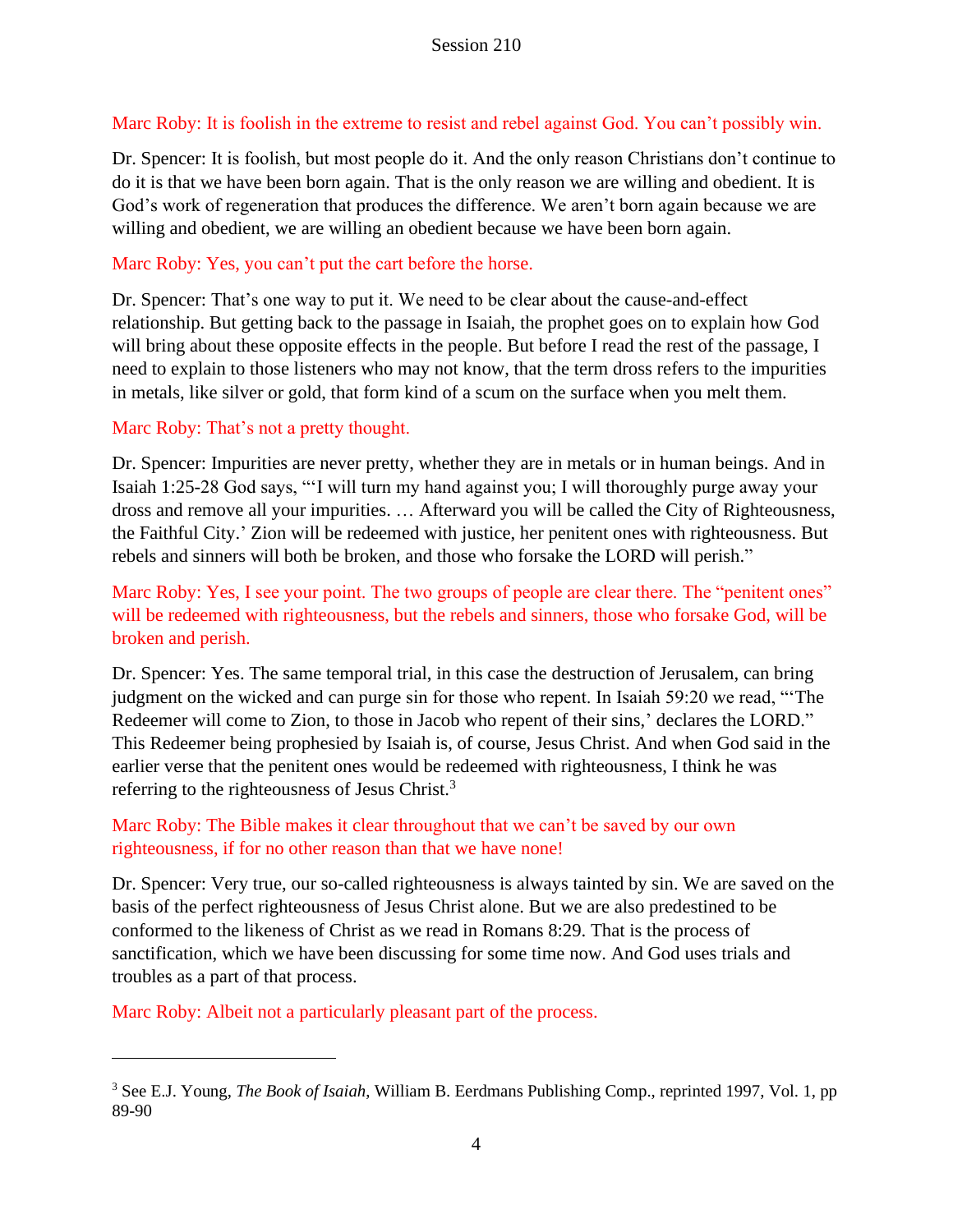Dr. Spencer: No, they aren't pleasant at all. But just as lifting weights can build up physical muscle, so also, we can build up spiritual muscle by overcoming temptations. And God never tests us beyond what we are able to bear. In 1 Corinthians 10:13 we read, "No temptation has seized you except what is common to man. And God is faithful; he will not let you be tempted beyond what you can bear. But when you are tempted, he will also provide a way out so that you can stand up under it."

Marc Roby: That is a great encouragement. But it doesn't say that God will keep us from all temptations, nor does it say that he will grab us by the hand and yank us away from harm, it just says that he will provide a way out.

Dr. Spencer: And it is up to us to look for that way out and take it. And often the way to get out of temptation is to avoid it in the first place. The book of Proverbs speaks about this. In Proverbs 7:4-9 we are told, "Say to wisdom, 'You are my sister,' and call understanding your kinsman; they will keep you from the adulteress, from the wayward wife with her seductive words. At the window of my house I looked out through the lattice. I saw among the simple, I noticed among the young men, a youth who lacked judgment. He was going down the street near her corner, walking along in the direction of her house at twilight, as the day was fading, as the dark of night set in."

Marc Roby: Yes, that is a clear warning, the young man couldn't have been tempted if he didn't go down that street. We must think before acting and avoid temptation as far as we possibly can.

Dr. Spencer: Yes, we should. Being prudent and careful in how we live is one of the prime means God provides us to avoid falling into Satan's traps. Someone with a lust for alcohol is well advised to stay out of bars for example. We must know and obey the Word of God and the more we do that, the more spiritual muscle we develop and the greater our ability to be victorious in the Christian life.

Many Christians forget that Christ himself suffered tremendously, not just on the cross.

Marc Roby: Isaiah 53:3 famously tells us that Jesus Christ, "was despised and rejected by men, a man of sorrows, and familiar with suffering."

Dr. Spencer: And we are told in Hebrews 5:8-9 that "Although he was a son, he learned obedience from what he suffered and, once made perfect, he became the source of eternal salvation for all who obey him". Notice what that verse says – he became the source of eternal salvation for a certain group of people. Not for everyone, but for those who obey him.

Marc Roby: Although we must keep the cause and effect straight again. Our obedience is the *result* of our having been born again, not the *cause* of it.

Dr. Spencer: Oh, that's right. But the point I want to make here is that we must obey our Lord Jesus, even when doing so causes suffering. God is burning away the dross to conform us to Christ. We must joyfully submit to his perfect, loving lordship just as Jesus himself did when he went to the cross. James 4:7 gives us a great promise. It says, "Submit yourselves, then, to God. Resist the devil, and he will flee from you."